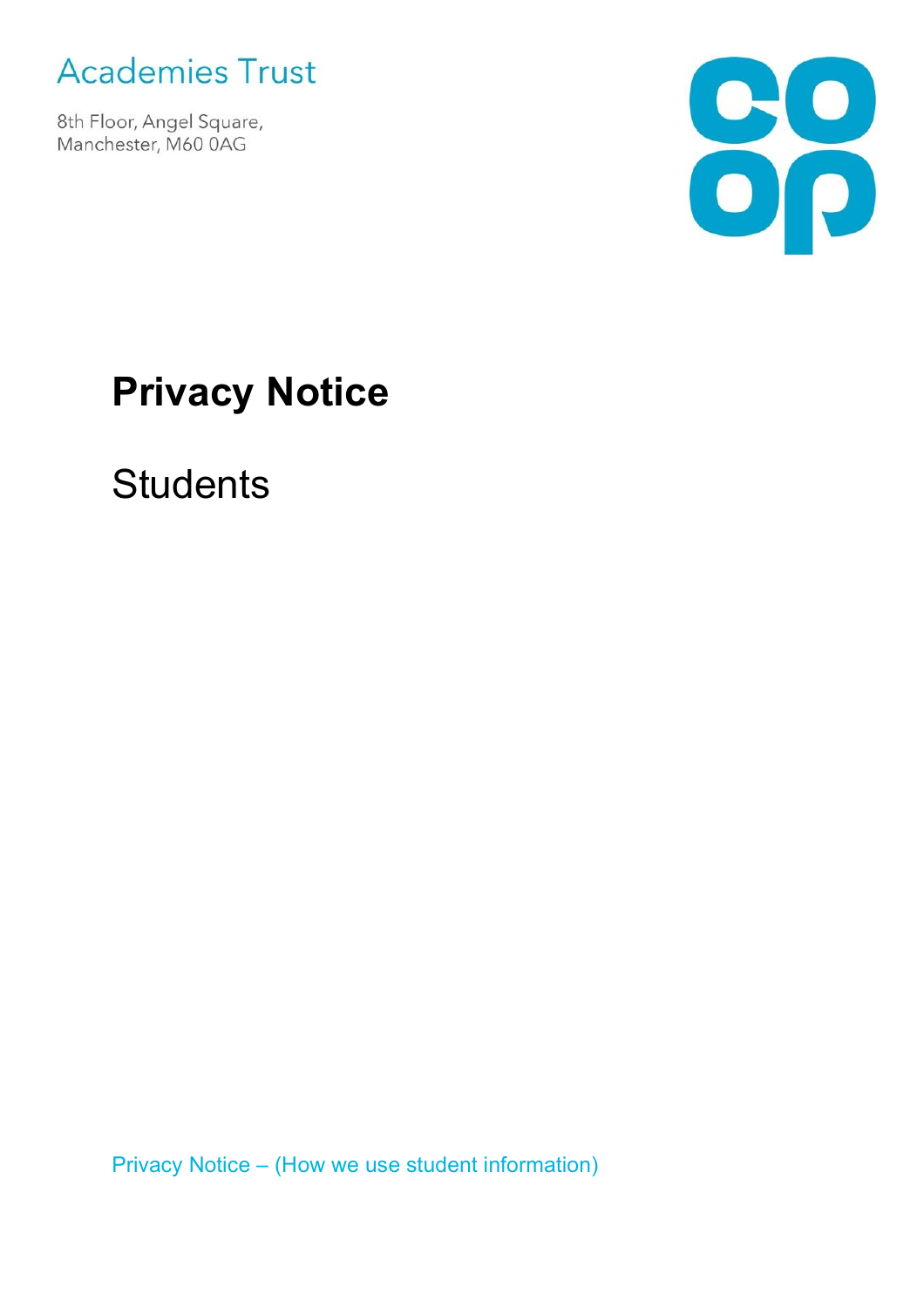To run the academy and help learning and achievement for our students, Co-op Academy Swinton collects and uses information about members of staff. In this document Co-op Academy Swinton is referred to as 'We' or 'Ours'. Members of staff are referred to as 'You' or 'Your.' The member of academy based staff responsible for day to day data protection issues is referred to as the General Data Protection Regulation (GDPR) Ambassador. The Data Protection Officer (DPO) acts primarily on behalf of the Co-op Academies Trust and represents it academies in an advisory capacity.

Much of the information we collect is classed as 'personal data' and our use of it is covered by a set of rules called the General Data Protection Regulation (GDPR).

This document tells you more about:

- The information we collect
- What we use the information for
- How your information is stored and how long we keep it
- What rights you have to the information

#### What Information do we collect and use about students?

We collect many different categories of information, for example:

- Personal details
- Contact details
- Family details
- Admission records
- Attendance records
- Absence details
- Behaviour records
- Behaviour management records
- Academic progress
- Examinations details
- Trips and visits
- Extra-curricular activities
- Photographs of you
- Images from CCTV
- Files, messages, documents and artwork you have produced
- Records of discussions with members of staff
- Records of your use of academy IT systems

In some cases, we will also have:

- Information about consultation with other professionals
- Information about supporting your learning
- Records of any academy equipment loaned to you
- Information about plans for career or post 16 education choices

Some of the personal data we keep is given greater protection and is known as special category personal data.

Special category data that we collect and use about you includes

● Information about health conditions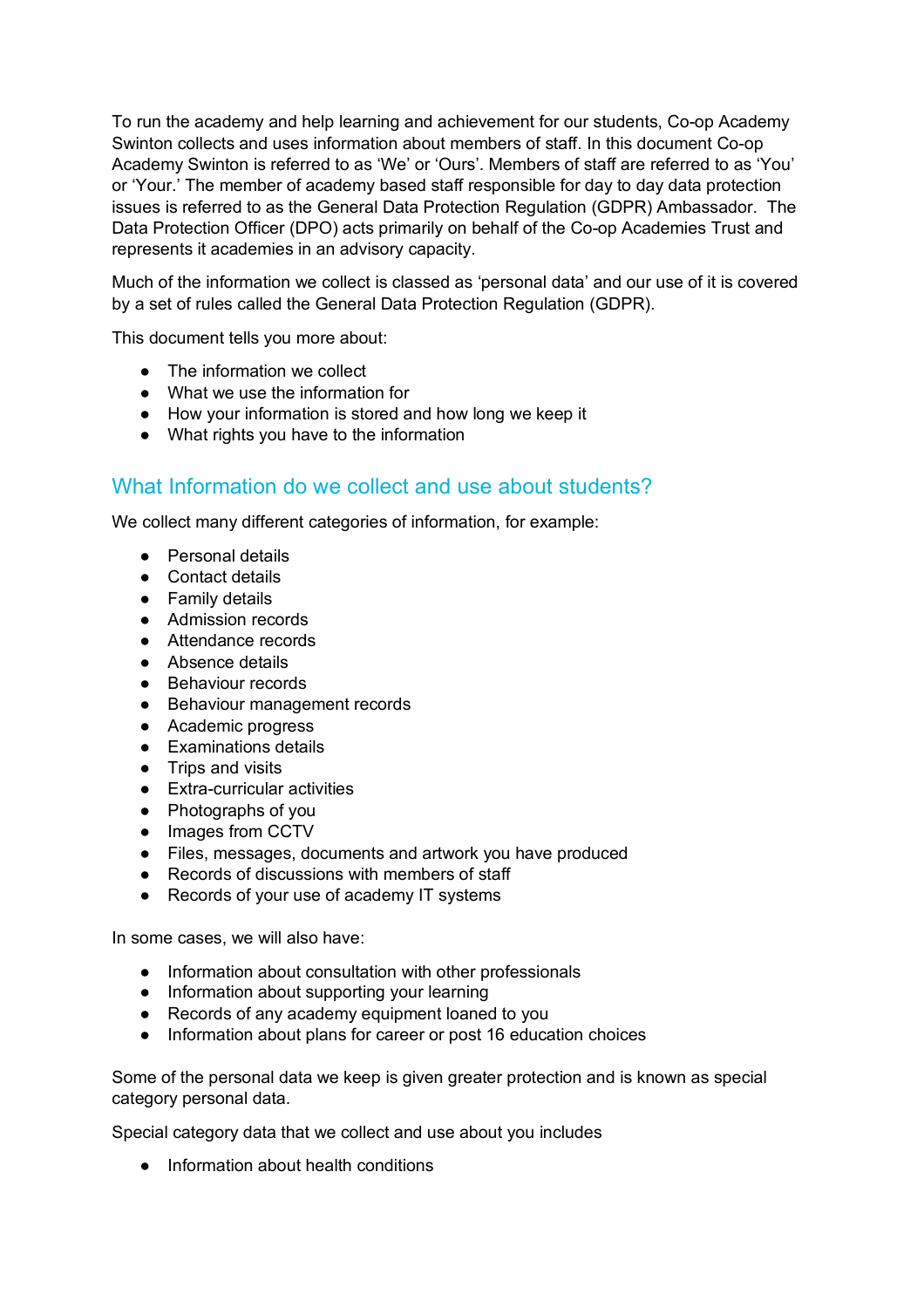- Information about sickness related absences
- Information about your ethnic origin

## Why we collect and use this information

We use the information

- To support the admissions process
- To support your learning
- To monitor and report on your academic progress
- To enable you to take part in exams
- To provide appropriate pastoral care
- To help us manage any health conditions that may affect your learning
- To comply with our legal obligations to share information
- To check the quality of our services

## The legal basis for using this information

Depending on the purpose, our use of your information will be legal due to one of the following:

- Informed consent given by you or your parent or legal guardian [Article 6(1)(a)] For example: The use of your photographs on our website
- To meet a legal requirement  $[Article 6(1)(c)]$ For example: Providing information for the Education Department Census
- $\bullet$  To protect the vital interests of you or someone else [Article 6(1)(d) For example: Giving your family details to emergency services
- Delivering a public task  $[Article 6(1)(b)]$ For example: Recording your attendance at the academy each day

Where we use special category data, our use is legal due to one of the following reasons:

- Explicit informed consent given by you or your parent or legal guardian [Article  $9(2)(a)$ For example: Using your fingerprints to identify you to our IT systems
- We are legally obliged to collect and use it  $[Article 9(2)(b)]$ For example: Information about your ethnic origin or any disability
- $\bullet$  To protect the vital interest of you or someone else [Article 9(2)(c)] For example: Giving detail of health conditions to the emergency services
- $\bullet$  Because it is part of delivering a public service [Article 9(2)(g)] For example: Holding data on any medical condition so that we can help you manage it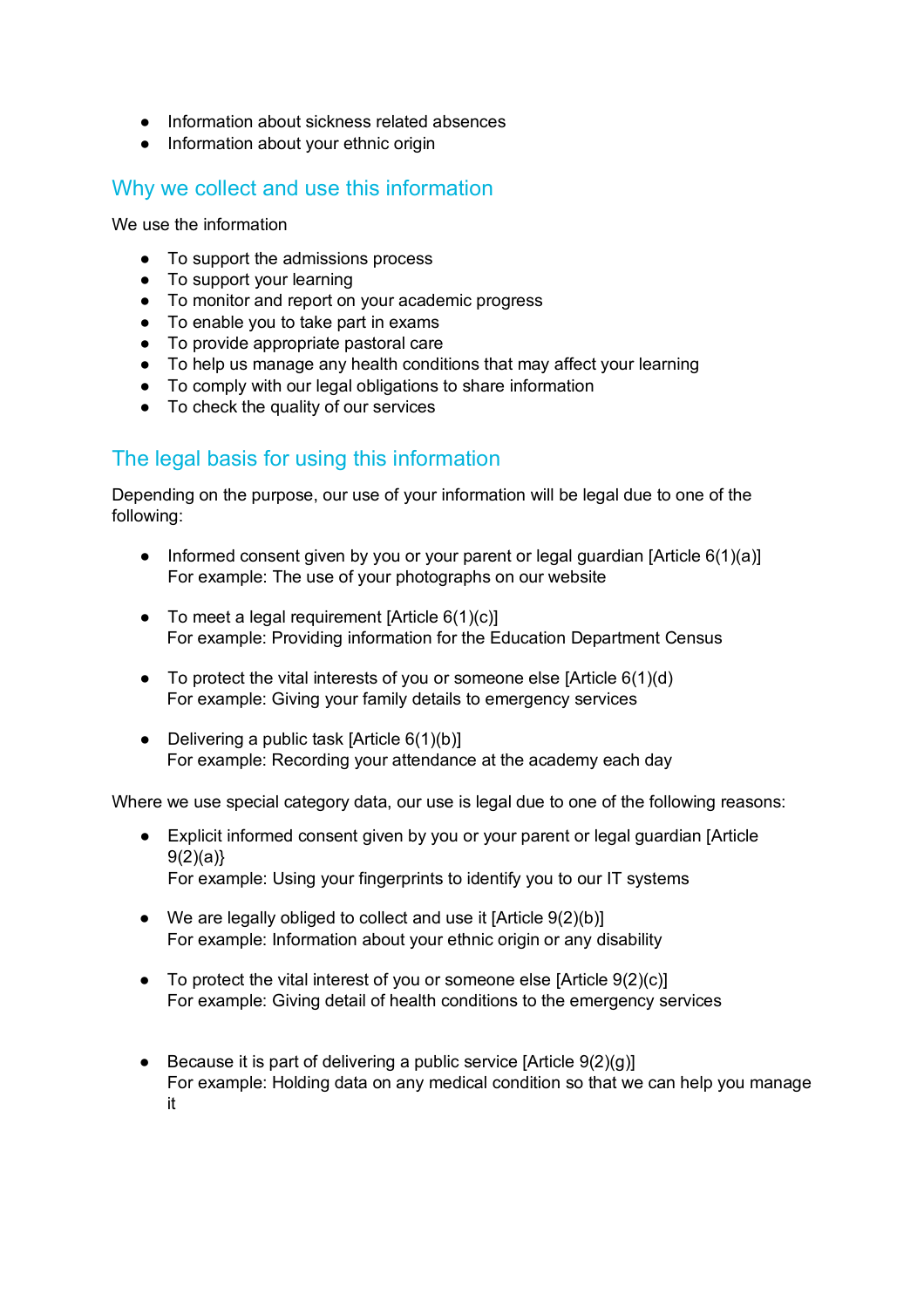# Storing your personal data

Most of the personal data that we collect, and use is added to your Educational Record. This record is kept while you attend Co-op Academy Swinton. If you leave Co-op Academy Swinton, then the record will be:

If you move to another school, we will transfer a copy of your records to the new school

We retain a full copy of your record until your  $25<sup>th</sup>$  birthday. After this we will dispose of all the records securely.

Some personal data is kept for different lengths of time. For example;

- Records of your admission to the academy are kept permanently. We do this as students often ask us to confirm the dates they attended Co-op Academy Swinton.
- Detailed information about your daily attendance is kept for three years
- Information about free school meals is kept for the current year and 6 years afterwards

If you'd like to know how long we keep a specific piece of personal data, please contact the academy's GDPR Ambassador hose details can be found at the end of this Privacy Notice.

## Sharing your personal data

At times we may share your personal data with other organisations and people. We will only do this when we are legally required to do so, when our policies allow us to do so, or when you have given your consent.

Examples of people we share personal data with are:

- Family, associates and representatives of the person whose personal data we are processing who are authorised to receive the data
- Salford City Council
- The Department for Education
- The National Pupil Database
- Examining bodies
- Healthcare, social and welfare organisations
- Police forces and Courts
- Voluntary and charitable organisations
- Our suppliers and service providers
- Press and the media
- Youth Support Services (Over 13 years)
- Careers service
- The Co-op Academy Trust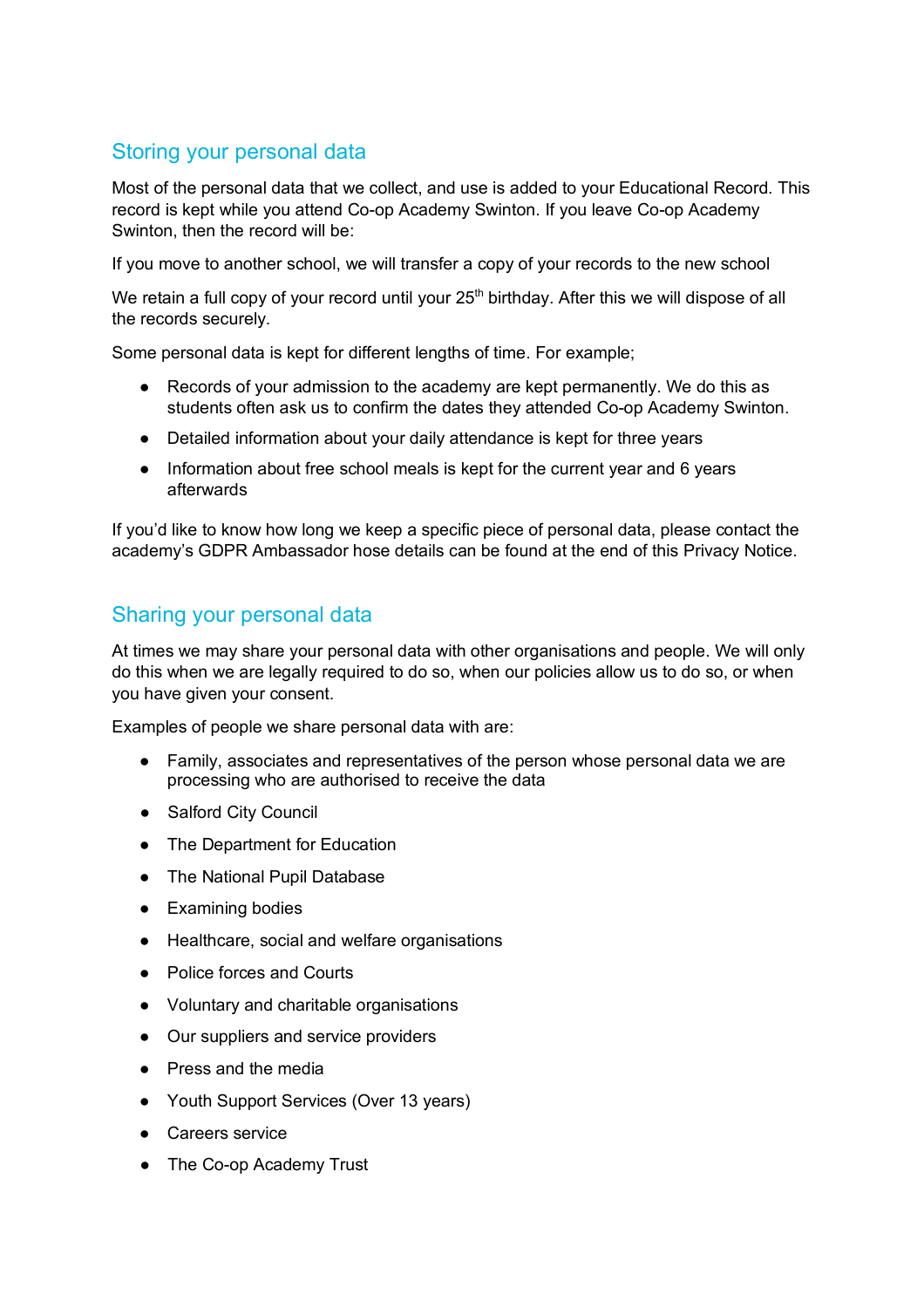Where we share your personal data with someone who is a supplier or service provider we have taken steps to ensure that they treat your personal data in a way that meets the requirements of the GDPR.

## Your rights to your personal data

You have rights relating to the personal data that we collect and use. You have different rights depending on the legal basis of the information we are using. If we are using your personal data based on your consent, you can withdraw that consent and we will stop using that personal data. Withdrawing your consent will need to be recorded in writing, please contact the academy's GDPR Ambassador.

#### **The right to be informed:**

If you ask us, we must tell you if we are collecting or using your personal data.

If we are collecting or using your personal data, you have:

#### **The right of access to your personal data**

You have the right to view the personal data that we hold about you, to receive a copy of the data and to be given more information about the data including any transfer to countries which do not fall under the requirements of the GDPR.

Some information we hold cannot be accessed in this way. If you ask for information that is not available, there may be other ways of accessing it and we can help you.

To have access to your personal data we will need to collect details of what you want and in the first instance you can contact the GDPR Ambassador whose details can be found at the end of this Privacy Notice.

#### **Other rights**

You also have rights to ask us to correct inaccurate personal data, to ask us to stop using it or to object to us using it. For some data you may have the right to ask us to erase it, to provide it in an electronic format that you can give to someone else. For some personal data if we are subjecting it to automated decision making then you have the right to object to this and request that a person is involved in the process.

You will be given full details of these rights if you request access to your personal data or you can ask the GDPR Ambassador.

### Parents or Guardian's rights to access your personal data

For students in Year 7 we will usually ask your parents or guardian to confirm that you can access the personal data. We will also provide your personal data to your parents or guardian if they request it.

Once you reach Year 8 we will usually consider that you can make decisions about your personal data. This means that in most cases you can request access to your personal data and we will not ask your parents for their permission. It also means that we will not normally release your personal data to your parents or guardian without your permission.

There may be occasions where we need to provide personal data to your parents or guardian without your consent. These are likely to occur if there is a concern about your